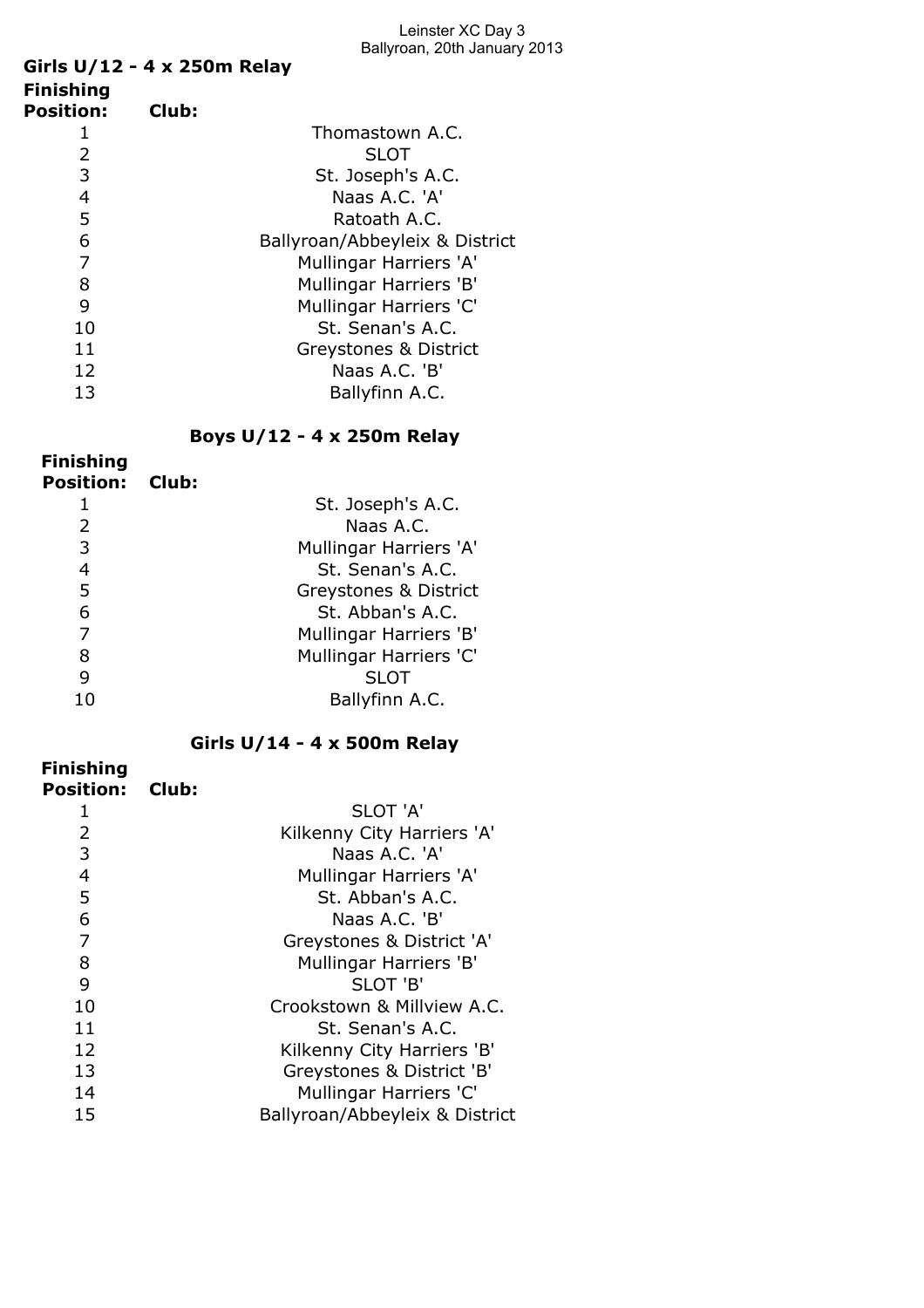### Leinster XC Day 3 Ballyroan, 20th January 2013

#### **Boys U/14 - 4 x 500m Relay**

| <b>Finishing</b><br><b>Position:</b> | Club: |                                |
|--------------------------------------|-------|--------------------------------|
|                                      |       | <b>SLOT</b>                    |
| 2                                    |       | St. Abban's A.C. 'A'           |
| 3                                    |       | Naas A.C.                      |
| 4                                    |       | Kilkenny City Harriers 'A'     |
| 5                                    |       | St. Joseph's A.C.              |
| 6                                    |       | <b>Mullingar Harriers</b>      |
| 7                                    |       | Ballyroan/Abbeyleix & District |
| 8                                    |       | St. Abban's A.C. 'B'           |
|                                      |       | Kilkenny City Harriers 'B'     |

## **Girls U/16 - 4 x 500m Relay**

| <b>Finishing</b><br><b>Position:</b> | Club: |                            |
|--------------------------------------|-------|----------------------------|
| 1                                    |       | Naas A.C.                  |
| 2                                    |       | Kilkenny City Harriers     |
| 3                                    |       | Mullingar Harriers 'A'     |
| 4                                    |       | Greystones & District 'A'  |
| 5                                    |       | Crookstown & Millview A.C. |
| 6                                    |       | St. Joseph's A.C.          |
| 7                                    |       | Greystones & District 'B'  |
| 8                                    |       | <b>SLOT</b>                |
| 9                                    |       | St. Abban's A.C. 'A'       |
| 10                                   |       | Mullingar Harriers 'B'     |
|                                      |       | St. Abban's A.C. 'B'       |
|                                      |       |                            |

## **Boys U/16 - 4 x 500m Relay**

#### **Club: Position:** Ratoath A.C. **Finishing**

| - Ratoath A.C.            |
|---------------------------|
| Kilkenny City Harriers    |
| <b>Mullingar Harriers</b> |
|                           |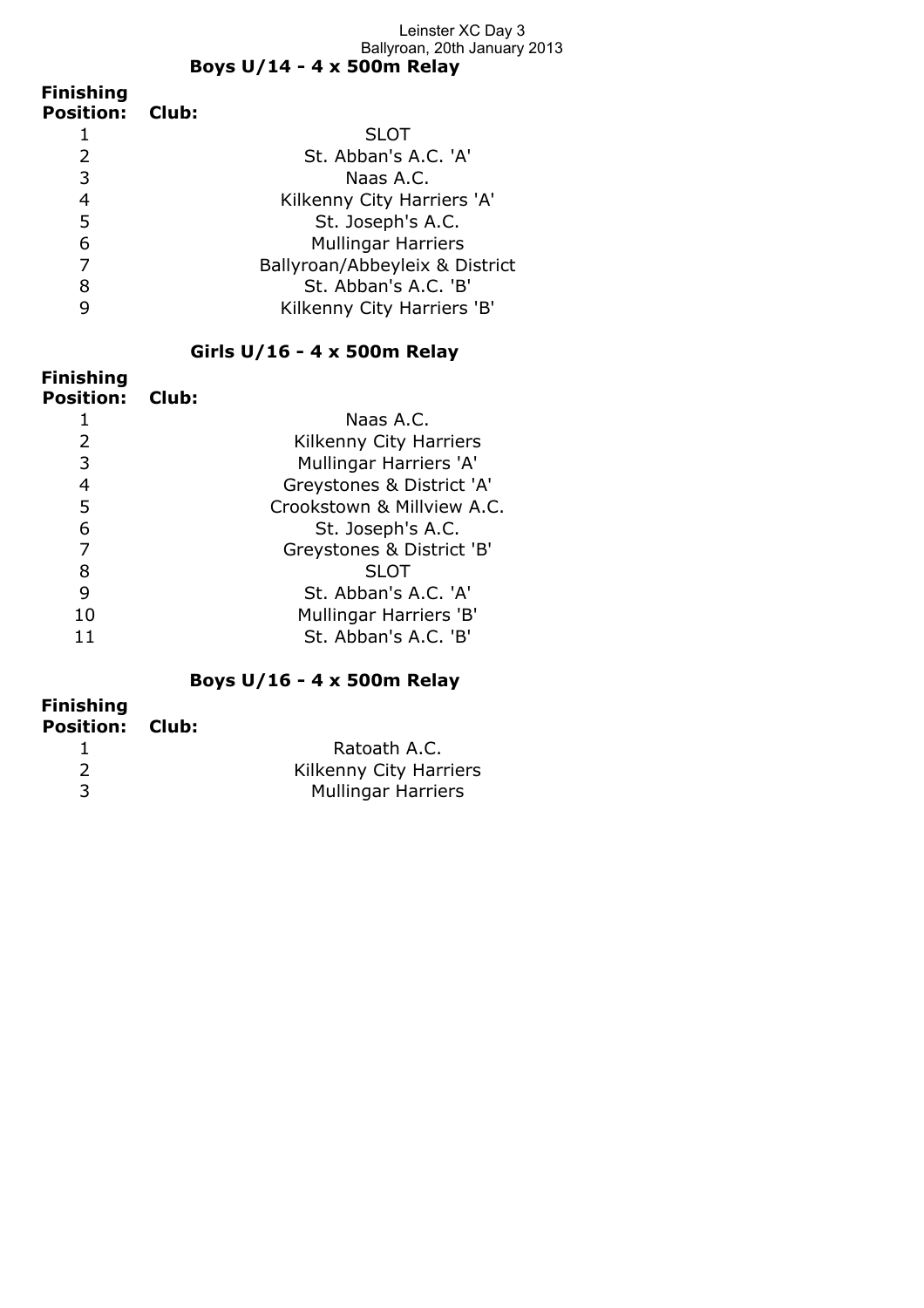| Junior Ladies - 4,000m |                 |                   |                            |               |       |
|------------------------|-----------------|-------------------|----------------------------|---------------|-------|
| Pos.                   | Race No.: Name: |                   | Club:                      | County:       | Time: |
| 1                      | 402             | Clare Brennan     | Celtic D.C.H               | Dublin        | 16.38 |
| $\overline{2}$         | 430             | Anna Sheehan      | Kilkenny City Hrs          | Kilkenny      | 16.49 |
| 3                      | 1616            | Siobhan Delaney   | Naas AC                    | Kildare       | 16.55 |
| 4                      | 406             | Cliona Carthy     | Celtic D.C.H               | <b>Dublin</b> | 16.59 |
| 5                      | 431             | Aoibhe Richardson | Kilkenny City Hrs          | Kilkenny      | 17.12 |
| 6                      | 622             | Ciara Rooney      | Navan AC                   | Meath         | 17.14 |
| 7                      | 405             | Cliona Murphy     | Celtic D.C.H               | Dublin        | 17.17 |
| 8                      | 436             | Bronagh Kearns    | <b>St Senans AC</b>        | Kilkenny      | 17.30 |
| 9                      | 776             | Avril Deegan      | Ballyroan/Abbeyleix & Dist | Laois         | 17.52 |
| 10                     | 425             | Sinead Whelan     | Thomastown AC              | Kilkenny      | 17.59 |
| 11                     | 424             | Maeve O'Connor    | Thomastown AC              | Kilkenny      | 18.04 |
| 12                     | 404             | Siobhan McGinley  | Celtic D.C.H               | Dublin        | 18.47 |
| 13                     | 432             | Nicola Murphy     | Kilkenny City Hrs          | Kilkenny      | 19.19 |
| 14                     | 426             | Niamh O'Shea      | Thomastown AC              | Kilkenny      | 19.35 |
| 15                     | 427             | Laura Walpole     | Thomastown AC              | Kilkenny      | 20.24 |

# **Club Team Results:**

|              | <b>County Team Results:</b> |           |                |  |  |
|--------------|-----------------------------|-----------|----------------|--|--|
| 2            | Thomastown A.C.             | 50 points | 10, 11, 14, 15 |  |  |
| $\mathbf{1}$ | Celtic DCH                  | 24 points | 1, 4, 7, 12    |  |  |

| Dublin |  |
|--------|--|
|        |  |

| 1 | Dublin   | 24 points | 1, 4, 7, 12 |
|---|----------|-----------|-------------|
|   | Kilkenny | 25 points | 2, 5, 8, 10 |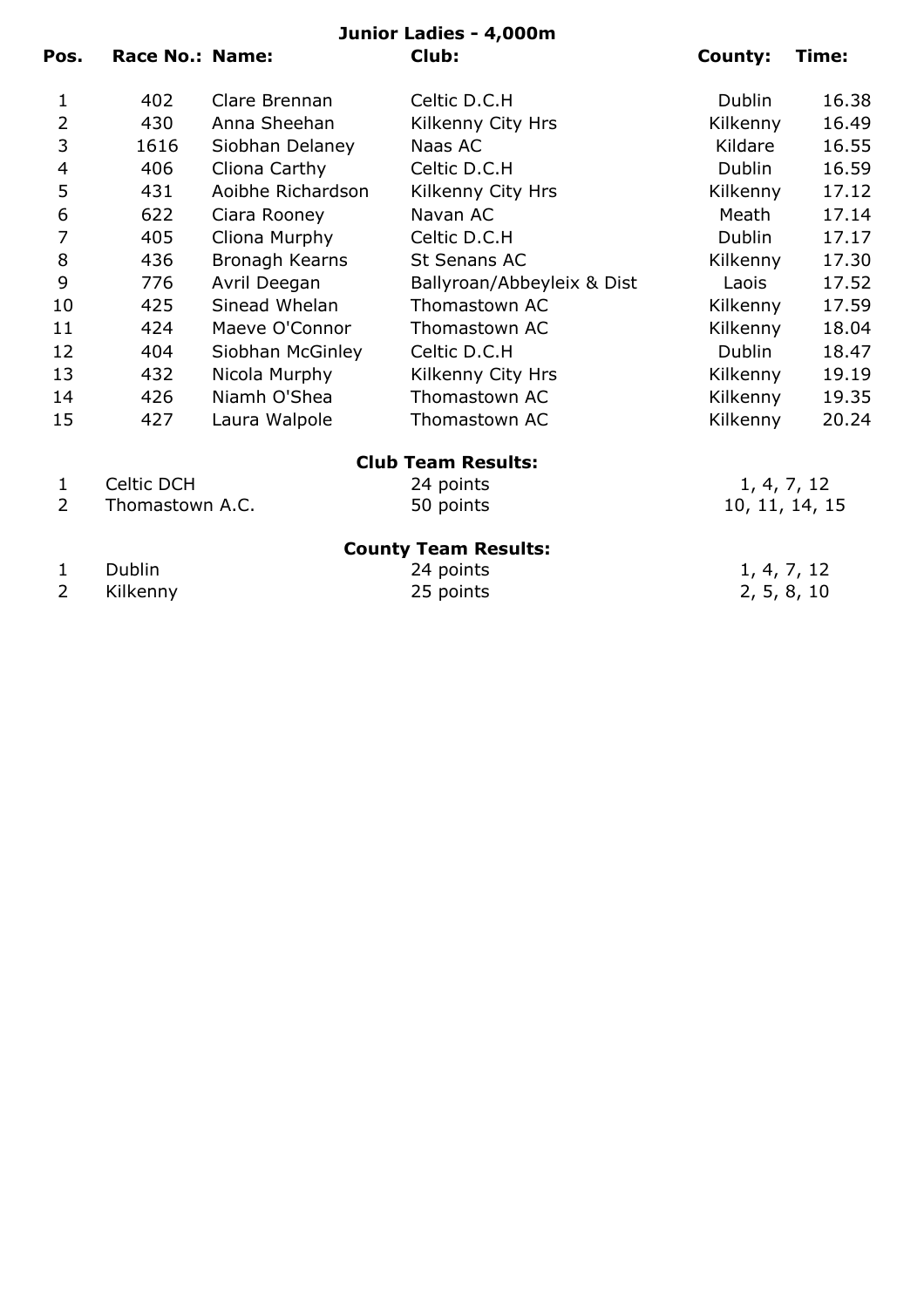**Junior Men - 6,000m**

| Pos.           | <b>Race No.: Name:</b> |                       | Club:                  | County:         | Time: |
|----------------|------------------------|-----------------------|------------------------|-----------------|-------|
|                | 827                    | David Mulhare         | Portlaoise A.C.        | Laois           | 21:30 |
| 2              | 698                    | <b>Oliver Mulally</b> | St Sennans A.C.        | Kilkenny        | 22:09 |
| 3              | 659                    | Stephen Nea           | Mullingar Hrs          | Westmeath       | 22:20 |
| $\overline{4}$ | 692                    | Sean Power            | Thomastown A.C.        | Kilkenny        | 22:27 |
| 5              | 700                    | Cormac Buggy          | Gowran A.C.            | Kilkenny        | 22:41 |
| 6              | 477                    | Peter Lynch           | Kilkenny City Harriers | Kilkenny        | 23:06 |
| 7              | 658                    | Donal Flannery        | Sli Cualann            | Wicklow         | 23:26 |
| 8              | 688                    | James Moore           | St Abbans A.C.         | Laois           | 23:39 |
| 9              | 652                    | Padraig Lennon        | Sli Cualann            | Wicklow         | 23:58 |
| 10             | 479                    | Michael Ryan          | Kilkenny City Harriers | Kilkenny        | 24.10 |
| 11             | 480                    | Conor Quinlan         | Kilkenny City Harriers | Kilkenny        | 24.15 |
| 12             | 687                    | James Delaney         | St Abbans A.C.         | Laois           | 24.25 |
| 13             | 693                    | James Power           | Thomastown A.C.        | Kilkenny        | 24.35 |
| 14             | 685                    | Joseph Barry          | St Abbans A.C.         | Laois           | 24.48 |
| 15             | 478                    | Patrick Maher         | Kilkenny City Harriers | <b>Kilkenny</b> | 25.14 |
| 16             | 653                    | Dylan Grimes Larkin   | Sli Cualann            | Wicklow         | 25.21 |
| 17             | 655                    | Jack Lacy Curtis      | Sli Cualann            | Wicklow         | 25.56 |
| 18             | 686                    | Dylan Byrne           | St Abbans A.C.         | Laois           | 26.43 |
| 19             | 694                    | Liam O' Shea          | Thomastown A.C.        | Kilkenny        | 28.12 |
| 20             | 695                    | Jamie Walsh           | Thomastown A.C.        | Kilkenny        | 29.41 |
|                |                        |                       |                        |                 |       |

## **Club Team Results:**

| $\mathbf{1}$ | KCH                | 42 points | 6, 10, 11, 15 |
|--------------|--------------------|-----------|---------------|
|              | 2 Sli Cualann A.C. | 49 points | 7, 9, 16, 17  |
|              | 3 St. Abban's A.C. | 52 points | 8, 12, 14, 18 |
|              | 4 Thomastown A.C.  | 56 points | 4, 13, 19, 20 |

# **County Team Reults:**

|              | 1 Kilkenny | 17 points | 2, 4, 5, 6   |
|--------------|------------|-----------|--------------|
| $\mathbf{2}$ | Laois      | 35 points | 1, 8, 12, 14 |
|              | Wicklow    | 49 points | 7, 9, 16, 17 |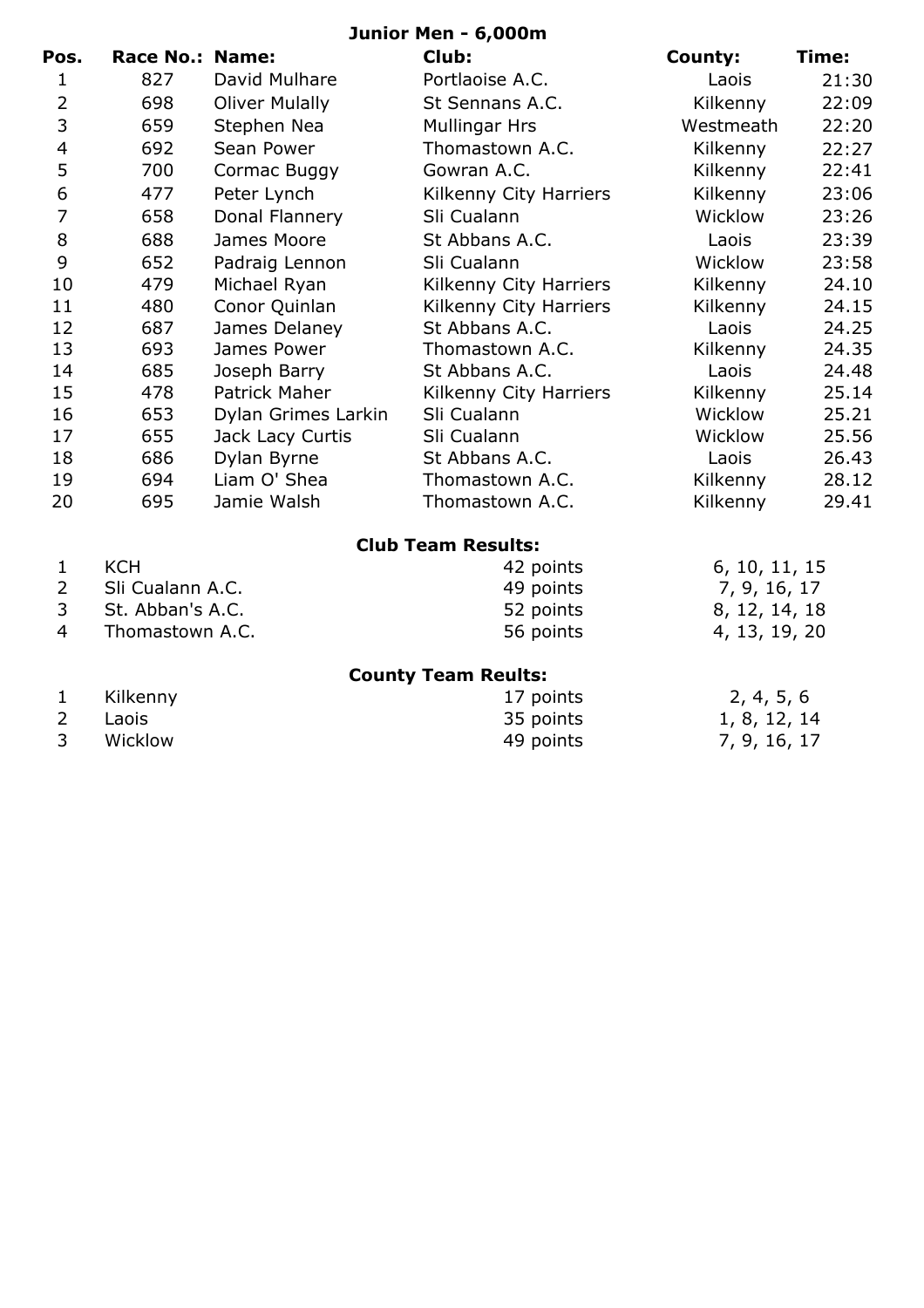| Race No.: Name:<br>Club:<br>County:<br>Time:<br>18.12<br>408<br>Louth<br>1<br>Fiona Roche<br>Raheny Shamrock<br>2<br>409<br>Elish Kelly<br>Raheny Shamrock<br>Dublin<br>18.24<br>3<br>410<br>Maria O'Sullivan<br>Raheny Shamrock<br>Dublin<br>18.46<br>4<br>619<br>Eimear O Leary<br>Metro St Brigid's<br>Dublin<br>19.24<br>5<br>800<br>Mary Scully<br>19.25<br><b>Mullingar Hrs</b><br>Westmeath<br>6<br>458<br>Pauline Curley<br><b>Tullamore Harriers</b><br>19.28<br>Offaly<br>7<br>623<br>Fiona Mahon<br>Dunshaughlin<br>Meath<br>19.31<br>8<br>470<br>Dervila Holmes<br>Donore Harriers<br>Dublin<br>19.32<br>9<br>812<br>Wexford<br>19.34<br>Elizabeth Egan<br><b>Bree</b><br>469<br>10<br>Donore Harriers<br>19.35<br>Anne Curley<br>Dublin<br>814<br>11<br>Jean Wilson<br>Sportsworld<br>19.42<br>Dublin<br>12<br>777<br>Louise Mahony<br>19.49<br>Ballyroan/Abbeyleix & Dist<br>Laois<br>13<br>447<br>Liffey Valley<br>19.50<br>Leona O'Reilly<br>Dublin<br>768<br>14<br>Paula Grant<br>Portlaoise<br>20.10<br>Laois<br>15<br>471<br>Sinead McAuley<br>Donore Harriers<br>20.24<br>Dublin<br>16<br>473<br>Sorcha Nic Dhomhnaill<br>20.25<br>Donore Harriers<br>Dublin<br>17<br>474<br>Aoife Richard<br>20.26<br>Donore Harriers<br><b>Dublin</b><br>18<br>818<br>Dublin<br>20.32<br>Mary Finn<br>Sportsworld<br>19<br>770<br>20.36<br>Ruth Hodgins<br>Portlaoise<br>Laois<br>803<br>20<br>Aine O'Reilly<br>20.39<br>Mullingar Hrs<br>Westmeath<br>21<br>817<br>20.42<br>Caitriona Higgins<br>Sportsworld<br>Dublin<br>22<br>785<br>20.42<br>Breda Mulcahy<br>Portlaoise<br>Laois<br>23<br>819<br>20.43<br>Maura Ginty<br>Sportsworld<br>Dublin<br>24<br>778<br>Grace McConnell<br>20.48<br>Ballyroan/Abbeyleix & Dist<br>Laois<br>25<br>442<br>Liffey Valley<br>Dublin<br>20.59<br>Mairead Murphy<br>26<br>820<br>Erin O' Connell<br>Sportsworld<br>Dublin<br>21.06<br>27<br>805<br>21.09<br>Joan Flynn<br><b>Mullingar Hrs</b><br>Westmeath<br>28<br>459<br>21.12<br>Michelle Mullaney<br><b>Tullamore Harriers</b><br>Offaly<br>21.15<br>29<br>769<br>Sharon Grant<br>Portlaoise<br>Laois<br>21.19<br>30<br>626<br>Dublin<br>Sportsworld<br>Lucy Darcy<br>31<br>21.22<br>802<br>Sinead Roche<br>Mullingar Hrs<br>Westmeath<br>32<br>845<br>Adele Walsh<br><b>St Senans</b><br>21.26<br>Kilkenny<br>33<br>21.28<br>801<br>Michelle O'Halloran<br>Westmeath<br><b>Mullingar Hrs</b><br>21.34<br>34<br>416<br>Marion Doherty<br>Drogheda & Dist<br>Louth<br>35<br>Westmeath<br>21.37<br>804<br>Alwyn Kinane-Thorton<br><b>Mullingar Hrs</b><br>36<br>21.40<br>807<br><b>Breda Daly</b><br>Westmeath<br>Mullingar Hrs<br>37<br>460<br>Offaly<br>21.50<br>Mary Bracken<br><b>Tullamore Harriers</b><br>38<br>419<br>Pamela Howard<br>Drogheda & Dist<br>Louth<br>21.52<br>39<br>449<br>Sile Carroll<br>Liffey Valley<br>Kilkenny<br>22.02<br>452<br>Kilkenny City Hrs<br>40<br>Orla McPhillips<br>Kilkenny<br>22.12<br>422<br>41<br>Drogheda & Dist<br>Louth<br>22.26<br>Mary Leech<br>42<br>455<br>Kilkenny City Hrs<br>Kilkenny<br>22.32<br>Catriona Muldowney<br>43<br>450<br>Liffey Valley<br>Dublin<br>22.33<br>Claire Brett<br>44<br>453<br>Kilkenny City Hrs<br>22.36<br>Maria Murphy<br>Kilkenny<br>45<br>779<br>Ballyroan/Abbeyleix & Dist<br>22.42<br>Breda McDonald<br>Laois<br>46<br>448<br>Liffey Valley<br>Dublin<br>22.45<br>Louise Griffin<br>47<br>806<br><b>Mullingar Hrs</b><br>Westmeath<br>23.13<br>Ciara Dillion<br>48<br>445<br>Geraldine Feely<br>Liffey Valley<br>Dublin<br>23.16<br>49<br>417<br>23.32<br>Grace Kelly<br>Drogheda & Dist<br>Louth<br>50<br>413<br>23.41<br>Aileen Hooper<br>Raheny Shamrock<br>Dublin<br>51<br>620<br>Metro St Brigid's<br>23.59<br>Emma Donlon<br>Dublin<br>463<br>52<br>Nita McLoughlin<br><b>Tullamore Harriers</b><br>Offaly<br>24.12<br>53<br>772<br>Pam Power<br>Portlaoise<br>24.20<br>Laois | Senior Ladies - 5,000m |     |                  |                           |        |       |
|-----------------------------------------------------------------------------------------------------------------------------------------------------------------------------------------------------------------------------------------------------------------------------------------------------------------------------------------------------------------------------------------------------------------------------------------------------------------------------------------------------------------------------------------------------------------------------------------------------------------------------------------------------------------------------------------------------------------------------------------------------------------------------------------------------------------------------------------------------------------------------------------------------------------------------------------------------------------------------------------------------------------------------------------------------------------------------------------------------------------------------------------------------------------------------------------------------------------------------------------------------------------------------------------------------------------------------------------------------------------------------------------------------------------------------------------------------------------------------------------------------------------------------------------------------------------------------------------------------------------------------------------------------------------------------------------------------------------------------------------------------------------------------------------------------------------------------------------------------------------------------------------------------------------------------------------------------------------------------------------------------------------------------------------------------------------------------------------------------------------------------------------------------------------------------------------------------------------------------------------------------------------------------------------------------------------------------------------------------------------------------------------------------------------------------------------------------------------------------------------------------------------------------------------------------------------------------------------------------------------------------------------------------------------------------------------------------------------------------------------------------------------------------------------------------------------------------------------------------------------------------------------------------------------------------------------------------------------------------------------------------------------------------------------------------------------------------------------------------------------------------------------------------------------------------------------------------------------------------------------------------------------------------------------------------------------------------------------------------------------------------------------------------------------------------------------------------------------------------------------------------------------------------------------------------------------------------------------------------------------------------------------------------------------------------------------------------------------------------------------------------------------------------------------------------------------------------------------------------------------------|------------------------|-----|------------------|---------------------------|--------|-------|
|                                                                                                                                                                                                                                                                                                                                                                                                                                                                                                                                                                                                                                                                                                                                                                                                                                                                                                                                                                                                                                                                                                                                                                                                                                                                                                                                                                                                                                                                                                                                                                                                                                                                                                                                                                                                                                                                                                                                                                                                                                                                                                                                                                                                                                                                                                                                                                                                                                                                                                                                                                                                                                                                                                                                                                                                                                                                                                                                                                                                                                                                                                                                                                                                                                                                                                                                                                                                                                                                                                                                                                                                                                                                                                                                                                                                                                                                       | Pos.                   |     |                  |                           |        |       |
|                                                                                                                                                                                                                                                                                                                                                                                                                                                                                                                                                                                                                                                                                                                                                                                                                                                                                                                                                                                                                                                                                                                                                                                                                                                                                                                                                                                                                                                                                                                                                                                                                                                                                                                                                                                                                                                                                                                                                                                                                                                                                                                                                                                                                                                                                                                                                                                                                                                                                                                                                                                                                                                                                                                                                                                                                                                                                                                                                                                                                                                                                                                                                                                                                                                                                                                                                                                                                                                                                                                                                                                                                                                                                                                                                                                                                                                                       |                        |     |                  |                           |        |       |
|                                                                                                                                                                                                                                                                                                                                                                                                                                                                                                                                                                                                                                                                                                                                                                                                                                                                                                                                                                                                                                                                                                                                                                                                                                                                                                                                                                                                                                                                                                                                                                                                                                                                                                                                                                                                                                                                                                                                                                                                                                                                                                                                                                                                                                                                                                                                                                                                                                                                                                                                                                                                                                                                                                                                                                                                                                                                                                                                                                                                                                                                                                                                                                                                                                                                                                                                                                                                                                                                                                                                                                                                                                                                                                                                                                                                                                                                       |                        |     |                  |                           |        |       |
|                                                                                                                                                                                                                                                                                                                                                                                                                                                                                                                                                                                                                                                                                                                                                                                                                                                                                                                                                                                                                                                                                                                                                                                                                                                                                                                                                                                                                                                                                                                                                                                                                                                                                                                                                                                                                                                                                                                                                                                                                                                                                                                                                                                                                                                                                                                                                                                                                                                                                                                                                                                                                                                                                                                                                                                                                                                                                                                                                                                                                                                                                                                                                                                                                                                                                                                                                                                                                                                                                                                                                                                                                                                                                                                                                                                                                                                                       |                        |     |                  |                           |        |       |
|                                                                                                                                                                                                                                                                                                                                                                                                                                                                                                                                                                                                                                                                                                                                                                                                                                                                                                                                                                                                                                                                                                                                                                                                                                                                                                                                                                                                                                                                                                                                                                                                                                                                                                                                                                                                                                                                                                                                                                                                                                                                                                                                                                                                                                                                                                                                                                                                                                                                                                                                                                                                                                                                                                                                                                                                                                                                                                                                                                                                                                                                                                                                                                                                                                                                                                                                                                                                                                                                                                                                                                                                                                                                                                                                                                                                                                                                       |                        |     |                  |                           |        |       |
|                                                                                                                                                                                                                                                                                                                                                                                                                                                                                                                                                                                                                                                                                                                                                                                                                                                                                                                                                                                                                                                                                                                                                                                                                                                                                                                                                                                                                                                                                                                                                                                                                                                                                                                                                                                                                                                                                                                                                                                                                                                                                                                                                                                                                                                                                                                                                                                                                                                                                                                                                                                                                                                                                                                                                                                                                                                                                                                                                                                                                                                                                                                                                                                                                                                                                                                                                                                                                                                                                                                                                                                                                                                                                                                                                                                                                                                                       |                        |     |                  |                           |        |       |
|                                                                                                                                                                                                                                                                                                                                                                                                                                                                                                                                                                                                                                                                                                                                                                                                                                                                                                                                                                                                                                                                                                                                                                                                                                                                                                                                                                                                                                                                                                                                                                                                                                                                                                                                                                                                                                                                                                                                                                                                                                                                                                                                                                                                                                                                                                                                                                                                                                                                                                                                                                                                                                                                                                                                                                                                                                                                                                                                                                                                                                                                                                                                                                                                                                                                                                                                                                                                                                                                                                                                                                                                                                                                                                                                                                                                                                                                       |                        |     |                  |                           |        |       |
|                                                                                                                                                                                                                                                                                                                                                                                                                                                                                                                                                                                                                                                                                                                                                                                                                                                                                                                                                                                                                                                                                                                                                                                                                                                                                                                                                                                                                                                                                                                                                                                                                                                                                                                                                                                                                                                                                                                                                                                                                                                                                                                                                                                                                                                                                                                                                                                                                                                                                                                                                                                                                                                                                                                                                                                                                                                                                                                                                                                                                                                                                                                                                                                                                                                                                                                                                                                                                                                                                                                                                                                                                                                                                                                                                                                                                                                                       |                        |     |                  |                           |        |       |
|                                                                                                                                                                                                                                                                                                                                                                                                                                                                                                                                                                                                                                                                                                                                                                                                                                                                                                                                                                                                                                                                                                                                                                                                                                                                                                                                                                                                                                                                                                                                                                                                                                                                                                                                                                                                                                                                                                                                                                                                                                                                                                                                                                                                                                                                                                                                                                                                                                                                                                                                                                                                                                                                                                                                                                                                                                                                                                                                                                                                                                                                                                                                                                                                                                                                                                                                                                                                                                                                                                                                                                                                                                                                                                                                                                                                                                                                       |                        |     |                  |                           |        |       |
|                                                                                                                                                                                                                                                                                                                                                                                                                                                                                                                                                                                                                                                                                                                                                                                                                                                                                                                                                                                                                                                                                                                                                                                                                                                                                                                                                                                                                                                                                                                                                                                                                                                                                                                                                                                                                                                                                                                                                                                                                                                                                                                                                                                                                                                                                                                                                                                                                                                                                                                                                                                                                                                                                                                                                                                                                                                                                                                                                                                                                                                                                                                                                                                                                                                                                                                                                                                                                                                                                                                                                                                                                                                                                                                                                                                                                                                                       |                        |     |                  |                           |        |       |
|                                                                                                                                                                                                                                                                                                                                                                                                                                                                                                                                                                                                                                                                                                                                                                                                                                                                                                                                                                                                                                                                                                                                                                                                                                                                                                                                                                                                                                                                                                                                                                                                                                                                                                                                                                                                                                                                                                                                                                                                                                                                                                                                                                                                                                                                                                                                                                                                                                                                                                                                                                                                                                                                                                                                                                                                                                                                                                                                                                                                                                                                                                                                                                                                                                                                                                                                                                                                                                                                                                                                                                                                                                                                                                                                                                                                                                                                       |                        |     |                  |                           |        |       |
|                                                                                                                                                                                                                                                                                                                                                                                                                                                                                                                                                                                                                                                                                                                                                                                                                                                                                                                                                                                                                                                                                                                                                                                                                                                                                                                                                                                                                                                                                                                                                                                                                                                                                                                                                                                                                                                                                                                                                                                                                                                                                                                                                                                                                                                                                                                                                                                                                                                                                                                                                                                                                                                                                                                                                                                                                                                                                                                                                                                                                                                                                                                                                                                                                                                                                                                                                                                                                                                                                                                                                                                                                                                                                                                                                                                                                                                                       |                        |     |                  |                           |        |       |
|                                                                                                                                                                                                                                                                                                                                                                                                                                                                                                                                                                                                                                                                                                                                                                                                                                                                                                                                                                                                                                                                                                                                                                                                                                                                                                                                                                                                                                                                                                                                                                                                                                                                                                                                                                                                                                                                                                                                                                                                                                                                                                                                                                                                                                                                                                                                                                                                                                                                                                                                                                                                                                                                                                                                                                                                                                                                                                                                                                                                                                                                                                                                                                                                                                                                                                                                                                                                                                                                                                                                                                                                                                                                                                                                                                                                                                                                       |                        |     |                  |                           |        |       |
|                                                                                                                                                                                                                                                                                                                                                                                                                                                                                                                                                                                                                                                                                                                                                                                                                                                                                                                                                                                                                                                                                                                                                                                                                                                                                                                                                                                                                                                                                                                                                                                                                                                                                                                                                                                                                                                                                                                                                                                                                                                                                                                                                                                                                                                                                                                                                                                                                                                                                                                                                                                                                                                                                                                                                                                                                                                                                                                                                                                                                                                                                                                                                                                                                                                                                                                                                                                                                                                                                                                                                                                                                                                                                                                                                                                                                                                                       |                        |     |                  |                           |        |       |
|                                                                                                                                                                                                                                                                                                                                                                                                                                                                                                                                                                                                                                                                                                                                                                                                                                                                                                                                                                                                                                                                                                                                                                                                                                                                                                                                                                                                                                                                                                                                                                                                                                                                                                                                                                                                                                                                                                                                                                                                                                                                                                                                                                                                                                                                                                                                                                                                                                                                                                                                                                                                                                                                                                                                                                                                                                                                                                                                                                                                                                                                                                                                                                                                                                                                                                                                                                                                                                                                                                                                                                                                                                                                                                                                                                                                                                                                       |                        |     |                  |                           |        |       |
|                                                                                                                                                                                                                                                                                                                                                                                                                                                                                                                                                                                                                                                                                                                                                                                                                                                                                                                                                                                                                                                                                                                                                                                                                                                                                                                                                                                                                                                                                                                                                                                                                                                                                                                                                                                                                                                                                                                                                                                                                                                                                                                                                                                                                                                                                                                                                                                                                                                                                                                                                                                                                                                                                                                                                                                                                                                                                                                                                                                                                                                                                                                                                                                                                                                                                                                                                                                                                                                                                                                                                                                                                                                                                                                                                                                                                                                                       |                        |     |                  |                           |        |       |
|                                                                                                                                                                                                                                                                                                                                                                                                                                                                                                                                                                                                                                                                                                                                                                                                                                                                                                                                                                                                                                                                                                                                                                                                                                                                                                                                                                                                                                                                                                                                                                                                                                                                                                                                                                                                                                                                                                                                                                                                                                                                                                                                                                                                                                                                                                                                                                                                                                                                                                                                                                                                                                                                                                                                                                                                                                                                                                                                                                                                                                                                                                                                                                                                                                                                                                                                                                                                                                                                                                                                                                                                                                                                                                                                                                                                                                                                       |                        |     |                  |                           |        |       |
|                                                                                                                                                                                                                                                                                                                                                                                                                                                                                                                                                                                                                                                                                                                                                                                                                                                                                                                                                                                                                                                                                                                                                                                                                                                                                                                                                                                                                                                                                                                                                                                                                                                                                                                                                                                                                                                                                                                                                                                                                                                                                                                                                                                                                                                                                                                                                                                                                                                                                                                                                                                                                                                                                                                                                                                                                                                                                                                                                                                                                                                                                                                                                                                                                                                                                                                                                                                                                                                                                                                                                                                                                                                                                                                                                                                                                                                                       |                        |     |                  |                           |        |       |
|                                                                                                                                                                                                                                                                                                                                                                                                                                                                                                                                                                                                                                                                                                                                                                                                                                                                                                                                                                                                                                                                                                                                                                                                                                                                                                                                                                                                                                                                                                                                                                                                                                                                                                                                                                                                                                                                                                                                                                                                                                                                                                                                                                                                                                                                                                                                                                                                                                                                                                                                                                                                                                                                                                                                                                                                                                                                                                                                                                                                                                                                                                                                                                                                                                                                                                                                                                                                                                                                                                                                                                                                                                                                                                                                                                                                                                                                       |                        |     |                  |                           |        |       |
|                                                                                                                                                                                                                                                                                                                                                                                                                                                                                                                                                                                                                                                                                                                                                                                                                                                                                                                                                                                                                                                                                                                                                                                                                                                                                                                                                                                                                                                                                                                                                                                                                                                                                                                                                                                                                                                                                                                                                                                                                                                                                                                                                                                                                                                                                                                                                                                                                                                                                                                                                                                                                                                                                                                                                                                                                                                                                                                                                                                                                                                                                                                                                                                                                                                                                                                                                                                                                                                                                                                                                                                                                                                                                                                                                                                                                                                                       |                        |     |                  |                           |        |       |
|                                                                                                                                                                                                                                                                                                                                                                                                                                                                                                                                                                                                                                                                                                                                                                                                                                                                                                                                                                                                                                                                                                                                                                                                                                                                                                                                                                                                                                                                                                                                                                                                                                                                                                                                                                                                                                                                                                                                                                                                                                                                                                                                                                                                                                                                                                                                                                                                                                                                                                                                                                                                                                                                                                                                                                                                                                                                                                                                                                                                                                                                                                                                                                                                                                                                                                                                                                                                                                                                                                                                                                                                                                                                                                                                                                                                                                                                       |                        |     |                  |                           |        |       |
|                                                                                                                                                                                                                                                                                                                                                                                                                                                                                                                                                                                                                                                                                                                                                                                                                                                                                                                                                                                                                                                                                                                                                                                                                                                                                                                                                                                                                                                                                                                                                                                                                                                                                                                                                                                                                                                                                                                                                                                                                                                                                                                                                                                                                                                                                                                                                                                                                                                                                                                                                                                                                                                                                                                                                                                                                                                                                                                                                                                                                                                                                                                                                                                                                                                                                                                                                                                                                                                                                                                                                                                                                                                                                                                                                                                                                                                                       |                        |     |                  |                           |        |       |
|                                                                                                                                                                                                                                                                                                                                                                                                                                                                                                                                                                                                                                                                                                                                                                                                                                                                                                                                                                                                                                                                                                                                                                                                                                                                                                                                                                                                                                                                                                                                                                                                                                                                                                                                                                                                                                                                                                                                                                                                                                                                                                                                                                                                                                                                                                                                                                                                                                                                                                                                                                                                                                                                                                                                                                                                                                                                                                                                                                                                                                                                                                                                                                                                                                                                                                                                                                                                                                                                                                                                                                                                                                                                                                                                                                                                                                                                       |                        |     |                  |                           |        |       |
|                                                                                                                                                                                                                                                                                                                                                                                                                                                                                                                                                                                                                                                                                                                                                                                                                                                                                                                                                                                                                                                                                                                                                                                                                                                                                                                                                                                                                                                                                                                                                                                                                                                                                                                                                                                                                                                                                                                                                                                                                                                                                                                                                                                                                                                                                                                                                                                                                                                                                                                                                                                                                                                                                                                                                                                                                                                                                                                                                                                                                                                                                                                                                                                                                                                                                                                                                                                                                                                                                                                                                                                                                                                                                                                                                                                                                                                                       |                        |     |                  |                           |        |       |
|                                                                                                                                                                                                                                                                                                                                                                                                                                                                                                                                                                                                                                                                                                                                                                                                                                                                                                                                                                                                                                                                                                                                                                                                                                                                                                                                                                                                                                                                                                                                                                                                                                                                                                                                                                                                                                                                                                                                                                                                                                                                                                                                                                                                                                                                                                                                                                                                                                                                                                                                                                                                                                                                                                                                                                                                                                                                                                                                                                                                                                                                                                                                                                                                                                                                                                                                                                                                                                                                                                                                                                                                                                                                                                                                                                                                                                                                       |                        |     |                  |                           |        |       |
|                                                                                                                                                                                                                                                                                                                                                                                                                                                                                                                                                                                                                                                                                                                                                                                                                                                                                                                                                                                                                                                                                                                                                                                                                                                                                                                                                                                                                                                                                                                                                                                                                                                                                                                                                                                                                                                                                                                                                                                                                                                                                                                                                                                                                                                                                                                                                                                                                                                                                                                                                                                                                                                                                                                                                                                                                                                                                                                                                                                                                                                                                                                                                                                                                                                                                                                                                                                                                                                                                                                                                                                                                                                                                                                                                                                                                                                                       |                        |     |                  |                           |        |       |
|                                                                                                                                                                                                                                                                                                                                                                                                                                                                                                                                                                                                                                                                                                                                                                                                                                                                                                                                                                                                                                                                                                                                                                                                                                                                                                                                                                                                                                                                                                                                                                                                                                                                                                                                                                                                                                                                                                                                                                                                                                                                                                                                                                                                                                                                                                                                                                                                                                                                                                                                                                                                                                                                                                                                                                                                                                                                                                                                                                                                                                                                                                                                                                                                                                                                                                                                                                                                                                                                                                                                                                                                                                                                                                                                                                                                                                                                       |                        |     |                  |                           |        |       |
|                                                                                                                                                                                                                                                                                                                                                                                                                                                                                                                                                                                                                                                                                                                                                                                                                                                                                                                                                                                                                                                                                                                                                                                                                                                                                                                                                                                                                                                                                                                                                                                                                                                                                                                                                                                                                                                                                                                                                                                                                                                                                                                                                                                                                                                                                                                                                                                                                                                                                                                                                                                                                                                                                                                                                                                                                                                                                                                                                                                                                                                                                                                                                                                                                                                                                                                                                                                                                                                                                                                                                                                                                                                                                                                                                                                                                                                                       |                        |     |                  |                           |        |       |
|                                                                                                                                                                                                                                                                                                                                                                                                                                                                                                                                                                                                                                                                                                                                                                                                                                                                                                                                                                                                                                                                                                                                                                                                                                                                                                                                                                                                                                                                                                                                                                                                                                                                                                                                                                                                                                                                                                                                                                                                                                                                                                                                                                                                                                                                                                                                                                                                                                                                                                                                                                                                                                                                                                                                                                                                                                                                                                                                                                                                                                                                                                                                                                                                                                                                                                                                                                                                                                                                                                                                                                                                                                                                                                                                                                                                                                                                       |                        |     |                  |                           |        |       |
|                                                                                                                                                                                                                                                                                                                                                                                                                                                                                                                                                                                                                                                                                                                                                                                                                                                                                                                                                                                                                                                                                                                                                                                                                                                                                                                                                                                                                                                                                                                                                                                                                                                                                                                                                                                                                                                                                                                                                                                                                                                                                                                                                                                                                                                                                                                                                                                                                                                                                                                                                                                                                                                                                                                                                                                                                                                                                                                                                                                                                                                                                                                                                                                                                                                                                                                                                                                                                                                                                                                                                                                                                                                                                                                                                                                                                                                                       |                        |     |                  |                           |        |       |
|                                                                                                                                                                                                                                                                                                                                                                                                                                                                                                                                                                                                                                                                                                                                                                                                                                                                                                                                                                                                                                                                                                                                                                                                                                                                                                                                                                                                                                                                                                                                                                                                                                                                                                                                                                                                                                                                                                                                                                                                                                                                                                                                                                                                                                                                                                                                                                                                                                                                                                                                                                                                                                                                                                                                                                                                                                                                                                                                                                                                                                                                                                                                                                                                                                                                                                                                                                                                                                                                                                                                                                                                                                                                                                                                                                                                                                                                       |                        |     |                  |                           |        |       |
|                                                                                                                                                                                                                                                                                                                                                                                                                                                                                                                                                                                                                                                                                                                                                                                                                                                                                                                                                                                                                                                                                                                                                                                                                                                                                                                                                                                                                                                                                                                                                                                                                                                                                                                                                                                                                                                                                                                                                                                                                                                                                                                                                                                                                                                                                                                                                                                                                                                                                                                                                                                                                                                                                                                                                                                                                                                                                                                                                                                                                                                                                                                                                                                                                                                                                                                                                                                                                                                                                                                                                                                                                                                                                                                                                                                                                                                                       |                        |     |                  |                           |        |       |
|                                                                                                                                                                                                                                                                                                                                                                                                                                                                                                                                                                                                                                                                                                                                                                                                                                                                                                                                                                                                                                                                                                                                                                                                                                                                                                                                                                                                                                                                                                                                                                                                                                                                                                                                                                                                                                                                                                                                                                                                                                                                                                                                                                                                                                                                                                                                                                                                                                                                                                                                                                                                                                                                                                                                                                                                                                                                                                                                                                                                                                                                                                                                                                                                                                                                                                                                                                                                                                                                                                                                                                                                                                                                                                                                                                                                                                                                       |                        |     |                  |                           |        |       |
|                                                                                                                                                                                                                                                                                                                                                                                                                                                                                                                                                                                                                                                                                                                                                                                                                                                                                                                                                                                                                                                                                                                                                                                                                                                                                                                                                                                                                                                                                                                                                                                                                                                                                                                                                                                                                                                                                                                                                                                                                                                                                                                                                                                                                                                                                                                                                                                                                                                                                                                                                                                                                                                                                                                                                                                                                                                                                                                                                                                                                                                                                                                                                                                                                                                                                                                                                                                                                                                                                                                                                                                                                                                                                                                                                                                                                                                                       |                        |     |                  |                           |        |       |
|                                                                                                                                                                                                                                                                                                                                                                                                                                                                                                                                                                                                                                                                                                                                                                                                                                                                                                                                                                                                                                                                                                                                                                                                                                                                                                                                                                                                                                                                                                                                                                                                                                                                                                                                                                                                                                                                                                                                                                                                                                                                                                                                                                                                                                                                                                                                                                                                                                                                                                                                                                                                                                                                                                                                                                                                                                                                                                                                                                                                                                                                                                                                                                                                                                                                                                                                                                                                                                                                                                                                                                                                                                                                                                                                                                                                                                                                       |                        |     |                  |                           |        |       |
|                                                                                                                                                                                                                                                                                                                                                                                                                                                                                                                                                                                                                                                                                                                                                                                                                                                                                                                                                                                                                                                                                                                                                                                                                                                                                                                                                                                                                                                                                                                                                                                                                                                                                                                                                                                                                                                                                                                                                                                                                                                                                                                                                                                                                                                                                                                                                                                                                                                                                                                                                                                                                                                                                                                                                                                                                                                                                                                                                                                                                                                                                                                                                                                                                                                                                                                                                                                                                                                                                                                                                                                                                                                                                                                                                                                                                                                                       |                        |     |                  |                           |        |       |
|                                                                                                                                                                                                                                                                                                                                                                                                                                                                                                                                                                                                                                                                                                                                                                                                                                                                                                                                                                                                                                                                                                                                                                                                                                                                                                                                                                                                                                                                                                                                                                                                                                                                                                                                                                                                                                                                                                                                                                                                                                                                                                                                                                                                                                                                                                                                                                                                                                                                                                                                                                                                                                                                                                                                                                                                                                                                                                                                                                                                                                                                                                                                                                                                                                                                                                                                                                                                                                                                                                                                                                                                                                                                                                                                                                                                                                                                       |                        |     |                  |                           |        |       |
|                                                                                                                                                                                                                                                                                                                                                                                                                                                                                                                                                                                                                                                                                                                                                                                                                                                                                                                                                                                                                                                                                                                                                                                                                                                                                                                                                                                                                                                                                                                                                                                                                                                                                                                                                                                                                                                                                                                                                                                                                                                                                                                                                                                                                                                                                                                                                                                                                                                                                                                                                                                                                                                                                                                                                                                                                                                                                                                                                                                                                                                                                                                                                                                                                                                                                                                                                                                                                                                                                                                                                                                                                                                                                                                                                                                                                                                                       |                        |     |                  |                           |        |       |
|                                                                                                                                                                                                                                                                                                                                                                                                                                                                                                                                                                                                                                                                                                                                                                                                                                                                                                                                                                                                                                                                                                                                                                                                                                                                                                                                                                                                                                                                                                                                                                                                                                                                                                                                                                                                                                                                                                                                                                                                                                                                                                                                                                                                                                                                                                                                                                                                                                                                                                                                                                                                                                                                                                                                                                                                                                                                                                                                                                                                                                                                                                                                                                                                                                                                                                                                                                                                                                                                                                                                                                                                                                                                                                                                                                                                                                                                       |                        |     |                  |                           |        |       |
|                                                                                                                                                                                                                                                                                                                                                                                                                                                                                                                                                                                                                                                                                                                                                                                                                                                                                                                                                                                                                                                                                                                                                                                                                                                                                                                                                                                                                                                                                                                                                                                                                                                                                                                                                                                                                                                                                                                                                                                                                                                                                                                                                                                                                                                                                                                                                                                                                                                                                                                                                                                                                                                                                                                                                                                                                                                                                                                                                                                                                                                                                                                                                                                                                                                                                                                                                                                                                                                                                                                                                                                                                                                                                                                                                                                                                                                                       |                        |     |                  |                           |        |       |
|                                                                                                                                                                                                                                                                                                                                                                                                                                                                                                                                                                                                                                                                                                                                                                                                                                                                                                                                                                                                                                                                                                                                                                                                                                                                                                                                                                                                                                                                                                                                                                                                                                                                                                                                                                                                                                                                                                                                                                                                                                                                                                                                                                                                                                                                                                                                                                                                                                                                                                                                                                                                                                                                                                                                                                                                                                                                                                                                                                                                                                                                                                                                                                                                                                                                                                                                                                                                                                                                                                                                                                                                                                                                                                                                                                                                                                                                       |                        |     |                  |                           |        |       |
|                                                                                                                                                                                                                                                                                                                                                                                                                                                                                                                                                                                                                                                                                                                                                                                                                                                                                                                                                                                                                                                                                                                                                                                                                                                                                                                                                                                                                                                                                                                                                                                                                                                                                                                                                                                                                                                                                                                                                                                                                                                                                                                                                                                                                                                                                                                                                                                                                                                                                                                                                                                                                                                                                                                                                                                                                                                                                                                                                                                                                                                                                                                                                                                                                                                                                                                                                                                                                                                                                                                                                                                                                                                                                                                                                                                                                                                                       |                        |     |                  |                           |        |       |
|                                                                                                                                                                                                                                                                                                                                                                                                                                                                                                                                                                                                                                                                                                                                                                                                                                                                                                                                                                                                                                                                                                                                                                                                                                                                                                                                                                                                                                                                                                                                                                                                                                                                                                                                                                                                                                                                                                                                                                                                                                                                                                                                                                                                                                                                                                                                                                                                                                                                                                                                                                                                                                                                                                                                                                                                                                                                                                                                                                                                                                                                                                                                                                                                                                                                                                                                                                                                                                                                                                                                                                                                                                                                                                                                                                                                                                                                       |                        |     |                  |                           |        |       |
|                                                                                                                                                                                                                                                                                                                                                                                                                                                                                                                                                                                                                                                                                                                                                                                                                                                                                                                                                                                                                                                                                                                                                                                                                                                                                                                                                                                                                                                                                                                                                                                                                                                                                                                                                                                                                                                                                                                                                                                                                                                                                                                                                                                                                                                                                                                                                                                                                                                                                                                                                                                                                                                                                                                                                                                                                                                                                                                                                                                                                                                                                                                                                                                                                                                                                                                                                                                                                                                                                                                                                                                                                                                                                                                                                                                                                                                                       |                        |     |                  |                           |        |       |
|                                                                                                                                                                                                                                                                                                                                                                                                                                                                                                                                                                                                                                                                                                                                                                                                                                                                                                                                                                                                                                                                                                                                                                                                                                                                                                                                                                                                                                                                                                                                                                                                                                                                                                                                                                                                                                                                                                                                                                                                                                                                                                                                                                                                                                                                                                                                                                                                                                                                                                                                                                                                                                                                                                                                                                                                                                                                                                                                                                                                                                                                                                                                                                                                                                                                                                                                                                                                                                                                                                                                                                                                                                                                                                                                                                                                                                                                       |                        |     |                  |                           |        |       |
|                                                                                                                                                                                                                                                                                                                                                                                                                                                                                                                                                                                                                                                                                                                                                                                                                                                                                                                                                                                                                                                                                                                                                                                                                                                                                                                                                                                                                                                                                                                                                                                                                                                                                                                                                                                                                                                                                                                                                                                                                                                                                                                                                                                                                                                                                                                                                                                                                                                                                                                                                                                                                                                                                                                                                                                                                                                                                                                                                                                                                                                                                                                                                                                                                                                                                                                                                                                                                                                                                                                                                                                                                                                                                                                                                                                                                                                                       |                        |     |                  |                           |        |       |
|                                                                                                                                                                                                                                                                                                                                                                                                                                                                                                                                                                                                                                                                                                                                                                                                                                                                                                                                                                                                                                                                                                                                                                                                                                                                                                                                                                                                                                                                                                                                                                                                                                                                                                                                                                                                                                                                                                                                                                                                                                                                                                                                                                                                                                                                                                                                                                                                                                                                                                                                                                                                                                                                                                                                                                                                                                                                                                                                                                                                                                                                                                                                                                                                                                                                                                                                                                                                                                                                                                                                                                                                                                                                                                                                                                                                                                                                       |                        |     |                  |                           |        |       |
|                                                                                                                                                                                                                                                                                                                                                                                                                                                                                                                                                                                                                                                                                                                                                                                                                                                                                                                                                                                                                                                                                                                                                                                                                                                                                                                                                                                                                                                                                                                                                                                                                                                                                                                                                                                                                                                                                                                                                                                                                                                                                                                                                                                                                                                                                                                                                                                                                                                                                                                                                                                                                                                                                                                                                                                                                                                                                                                                                                                                                                                                                                                                                                                                                                                                                                                                                                                                                                                                                                                                                                                                                                                                                                                                                                                                                                                                       |                        |     |                  |                           |        |       |
|                                                                                                                                                                                                                                                                                                                                                                                                                                                                                                                                                                                                                                                                                                                                                                                                                                                                                                                                                                                                                                                                                                                                                                                                                                                                                                                                                                                                                                                                                                                                                                                                                                                                                                                                                                                                                                                                                                                                                                                                                                                                                                                                                                                                                                                                                                                                                                                                                                                                                                                                                                                                                                                                                                                                                                                                                                                                                                                                                                                                                                                                                                                                                                                                                                                                                                                                                                                                                                                                                                                                                                                                                                                                                                                                                                                                                                                                       |                        |     |                  |                           |        |       |
|                                                                                                                                                                                                                                                                                                                                                                                                                                                                                                                                                                                                                                                                                                                                                                                                                                                                                                                                                                                                                                                                                                                                                                                                                                                                                                                                                                                                                                                                                                                                                                                                                                                                                                                                                                                                                                                                                                                                                                                                                                                                                                                                                                                                                                                                                                                                                                                                                                                                                                                                                                                                                                                                                                                                                                                                                                                                                                                                                                                                                                                                                                                                                                                                                                                                                                                                                                                                                                                                                                                                                                                                                                                                                                                                                                                                                                                                       |                        |     |                  |                           |        |       |
|                                                                                                                                                                                                                                                                                                                                                                                                                                                                                                                                                                                                                                                                                                                                                                                                                                                                                                                                                                                                                                                                                                                                                                                                                                                                                                                                                                                                                                                                                                                                                                                                                                                                                                                                                                                                                                                                                                                                                                                                                                                                                                                                                                                                                                                                                                                                                                                                                                                                                                                                                                                                                                                                                                                                                                                                                                                                                                                                                                                                                                                                                                                                                                                                                                                                                                                                                                                                                                                                                                                                                                                                                                                                                                                                                                                                                                                                       |                        |     |                  |                           |        |       |
|                                                                                                                                                                                                                                                                                                                                                                                                                                                                                                                                                                                                                                                                                                                                                                                                                                                                                                                                                                                                                                                                                                                                                                                                                                                                                                                                                                                                                                                                                                                                                                                                                                                                                                                                                                                                                                                                                                                                                                                                                                                                                                                                                                                                                                                                                                                                                                                                                                                                                                                                                                                                                                                                                                                                                                                                                                                                                                                                                                                                                                                                                                                                                                                                                                                                                                                                                                                                                                                                                                                                                                                                                                                                                                                                                                                                                                                                       |                        |     |                  |                           |        |       |
|                                                                                                                                                                                                                                                                                                                                                                                                                                                                                                                                                                                                                                                                                                                                                                                                                                                                                                                                                                                                                                                                                                                                                                                                                                                                                                                                                                                                                                                                                                                                                                                                                                                                                                                                                                                                                                                                                                                                                                                                                                                                                                                                                                                                                                                                                                                                                                                                                                                                                                                                                                                                                                                                                                                                                                                                                                                                                                                                                                                                                                                                                                                                                                                                                                                                                                                                                                                                                                                                                                                                                                                                                                                                                                                                                                                                                                                                       |                        |     |                  |                           |        |       |
|                                                                                                                                                                                                                                                                                                                                                                                                                                                                                                                                                                                                                                                                                                                                                                                                                                                                                                                                                                                                                                                                                                                                                                                                                                                                                                                                                                                                                                                                                                                                                                                                                                                                                                                                                                                                                                                                                                                                                                                                                                                                                                                                                                                                                                                                                                                                                                                                                                                                                                                                                                                                                                                                                                                                                                                                                                                                                                                                                                                                                                                                                                                                                                                                                                                                                                                                                                                                                                                                                                                                                                                                                                                                                                                                                                                                                                                                       |                        |     |                  |                           |        |       |
|                                                                                                                                                                                                                                                                                                                                                                                                                                                                                                                                                                                                                                                                                                                                                                                                                                                                                                                                                                                                                                                                                                                                                                                                                                                                                                                                                                                                                                                                                                                                                                                                                                                                                                                                                                                                                                                                                                                                                                                                                                                                                                                                                                                                                                                                                                                                                                                                                                                                                                                                                                                                                                                                                                                                                                                                                                                                                                                                                                                                                                                                                                                                                                                                                                                                                                                                                                                                                                                                                                                                                                                                                                                                                                                                                                                                                                                                       | 54                     | 465 | Charlotte Abbott | <b>Tullamore Harriers</b> | Offaly | 24.55 |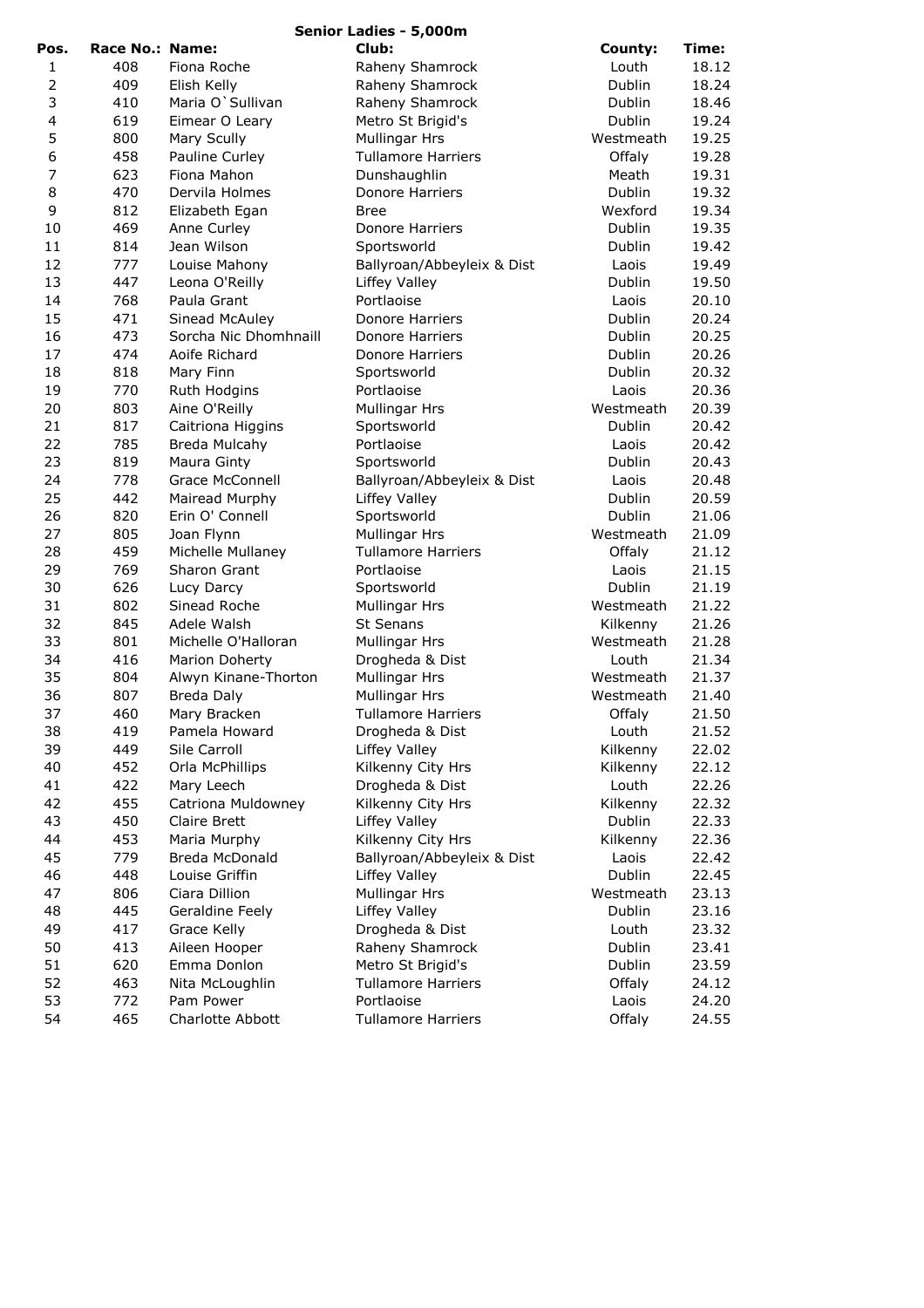|                           |                           | <b>Club Team Results:</b>  |                |
|---------------------------|---------------------------|----------------------------|----------------|
| $\mathbf{1}$              | Donore Harriers           | 49 points                  | 8, 10, 15, 16  |
| $\mathbf{2}^{\mathsf{I}}$ | Raheny Shamrocks          | 56 points                  | 1, 2, 3, 50    |
| 3                         | Sportsworld               | 73 points                  | 11, 18, 21, 23 |
| 4                         | <b>Mullingar Harriers</b> | 83 points                  | 5, 20, 27, 31  |
| 5.                        | Portlaoise A.C.           | 84 points                  | 14, 19, 22, 29 |
| 6                         | Liffey Valley             | 120 points                 | 13, 25, 39, 43 |
| 7                         | <b>Tullamore Harriers</b> | 123 points                 | 6, 28, 37, 52  |
| 8                         | Drogheda & District A.C.  | 162 points                 | 34, 38, 41, 49 |
|                           |                           | <b>County Team Reults:</b> |                |
|                           | <b>Dublin</b>             | 17 points                  | 2, 3, 4, 8     |

 Laois 67 points 12, 14, 19, 22 Westmeath 83 points 5, 20, 27, 31 Louth 114 points 1, 34, 38, 41

| 5 | Offalv   | 123 points | 6, 28, 37, 52  |
|---|----------|------------|----------------|
| 6 | Kilkenny | 153 points | 32, 39, 40, 42 |
|   |          |            |                |
|   |          |            |                |
|   |          |            |                |
|   |          |            |                |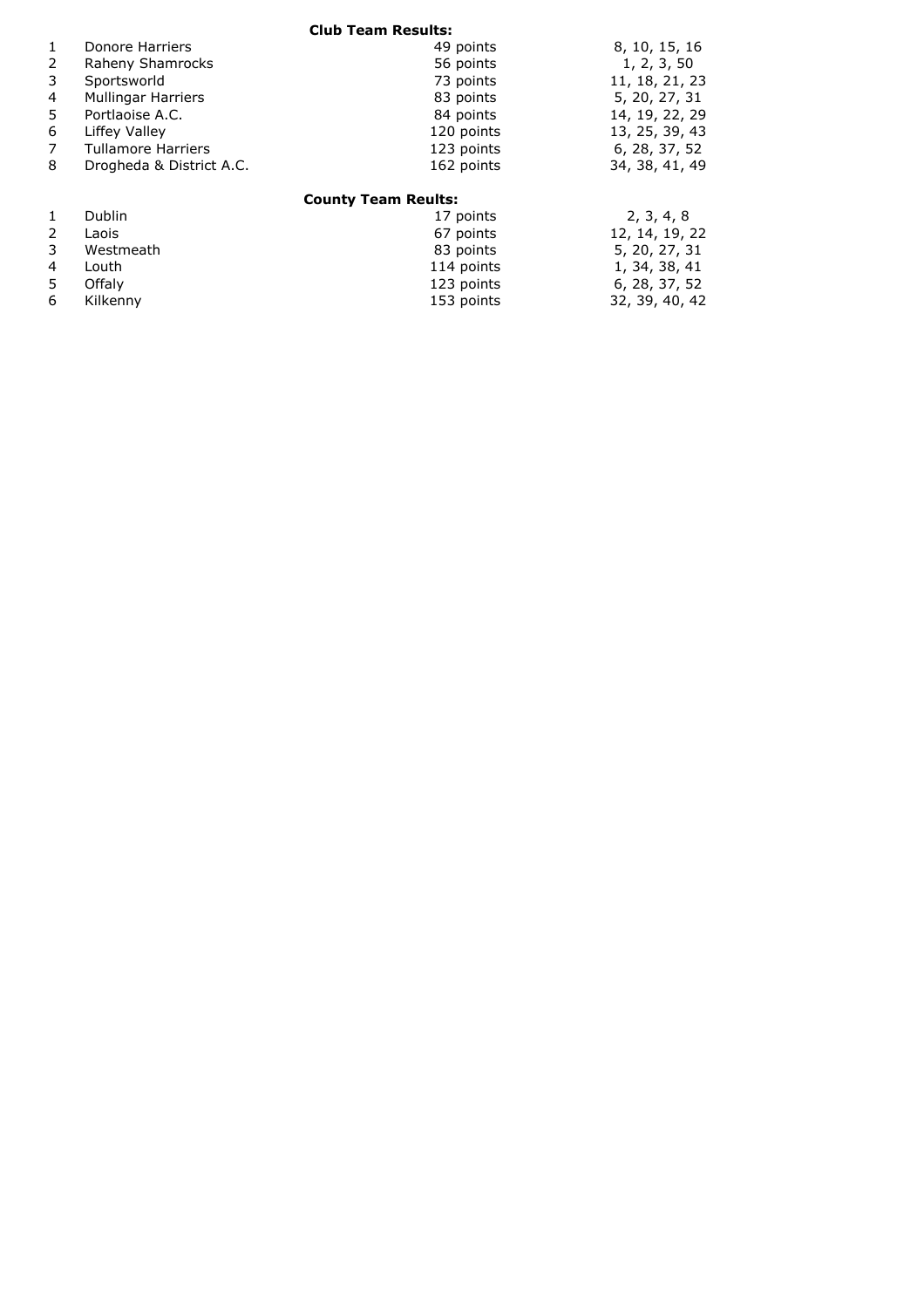**Senior Men - 10,000m**

| Pos.                    | Race No.: Name: |                         | Club:                          | County:       | Time: |
|-------------------------|-----------------|-------------------------|--------------------------------|---------------|-------|
| 1                       | 728             | Simon Ryan              | Raheny Shamrocks               | Dublin        | 34.14 |
| 2                       | 737             | Tom Hogan               | Sliabh Bhuide Rovers           | Wexford       | 34.42 |
| 3                       | 1619            | Peter Mathews           | <b>DSD</b>                     | Dublin        | 34.59 |
| $\overline{\mathbf{4}}$ | 730             | <b>Bernard Roe</b>      | Raheny Shamrocks               | Dublin        | 35.26 |
| 5                       | 757             | Phil Gilgannon          | Sportsworld                    | Dublin        | 35.35 |
| 6                       | 849             | Stephen Lawlor          | St. Abban's A.C.               | Laois         | 35.43 |
| 7                       | 727             | Ian Conroy              | Raheny Shamrocks               | Dublin        | 35.55 |
| 8                       | 729             | Brian Leahy             | Raheny Shamrocks               | Dublin        | 36.07 |
| 9                       | 734             | Donal Foley             | Raheny Shamrocks               | Dublin        | 36.19 |
| 10                      | 709             | Harry Lupton            | Portlaoise A.C.                | Laois         | 36.29 |
| 11                      | 723             | Darren Hand             | Donore Hrs                     | Dublin        | 36.36 |
| 12                      | 701             | <b>Tony Reilly</b>      | Ballyroan/Abbeyleix & District | Laois         | 36.43 |
| 13                      | 719             | Gavin Keogh             | Donore Hrs                     | Dublin        | 36.48 |
| 14                      | 671             |                         |                                |               |       |
|                         |                 | Michael Gibson-Brabazon | Mullingar Hrs                  | Westmeath     | 36.49 |
| 15                      | 722             | John Downes             | Donore Hrs                     | Dublin        | 36.50 |
| 16                      | 492             | Catch Grennan           | <b>Tullamore Harriers</b>      | Offaly        | 37.01 |
| 17                      | 489             | Darren Spring           | Liffey Valley                  | <b>Dublin</b> | 37.22 |
| 18                      | 494             | David Fox               | <b>Tullamore Harriers</b>      | Offaly        | 37.25 |
| 19                      | 750             | Conor Rochford          | St Senans A.C.                 | Kilkenny      | 37.32 |
| 20                      | 720             | Lee Van Haeften         | Donore Hrs                     | Dublin        | 37.49 |
| 21                      | 738             | Tommy McElwain          | Sliabh Bhuide Rovers           | Wexford       | 38.03 |
| 22                      | 756             | Paul Duffy              | Sportsworld                    | Dublin        | 38.05 |
| 23                      | 759             | Gavin Finley            | Sportsworld                    | Dublin        | 38.12 |
| 24                      | 846             | Jason O' Connor         | Slaney Olympic A.C.            | Wexford       | 38.19 |
| 25                      | 490             | Mike Griffin            | Liffey Valley                  | Dublin        | 38.30 |
| 26                      | 483             | Arnaud Benjacar         | Liffey Valley                  | Dublin        | 38.35 |
| 27                      | 718             | Jonathan Daly           | Donore Hrs                     | Dublin        | 38.43 |
| 28                      | 407             | Ger Moloney             | St. Paul's AC                  | Wexford       | 38.44 |
| 29                      | 485             | Ciaran Reilly           | Liffey Valley                  | Dublin        | 38.53 |
| 30                      | 741             | Denis Moynihan          | Sliabh Bhuide Rovers           | Wexford       | 38.58 |
| 31                      | 702             | Martin Mc Donald        | Ballyroan/Abbeyleix & District | Laois         | 39.19 |
| 32                      | 848             | David Barron            | Slaney Olympic A.C.            | Wexford       | 39.29 |
| 33                      | 493             | Jason Donegan           | <b>Tullamore Harriers</b>      | Offaly        | 39.34 |
| 34                      | 747             | Riobaird Miller         |                                |               | 39.35 |
|                         |                 |                         | Ballyfin A.C.                  | Laois         |       |
| 35                      | 704             | James Hamm              | Ballyroan/Abbeyleix & District | Laois         | 39.36 |
| 36                      | 712             | Cyril Cuddy             | Portlaoise A.C.                | Laois         | 39.40 |
| 37                      | 497             | <b>Eddie Garry</b>      | <b>Tullamore Harriers</b>      | Offaly        | 40.02 |
| 38                      | 739             | Myles Gibbons           | Sliabh Bhuide Rovers           | Wexford       | 40.06 |
| 39                      | 758             | Gareth Murran           | Sportsworld                    | Dublin        | 40.09 |
| 40                      | 488             | Gavin Curran            | Liffey Valley                  | Dublin        | 40.16 |
| 41                      | 710             | Jimmy Mc Cormack        | Portlaoise A.C.                | Laois         | 40.29 |
| 42                      | 705             | Seamus Miller           | Ballyroan/Abbeyleix & District | Laois         | 40.46 |
| 43                      | 673             | Liam Mc Glynn           | Mullingar Hrs                  | Westmeath     | 40.48 |
| 44                      | 499             | <b>Brendan Abbott</b>   | <b>Tullamore Harriers</b>      | Offaly        | 40.53 |
| 45                      | 484             | Javier Silvan           | Liffey Valley                  | Dublin        | 40.58 |
| 46                      | 703             | P.J. Carroll            | Ballyroan/Abbeyleix & District | Laois         | 41.09 |
| 47                      | 496             | David Murray            | <b>Tullamore Harriers</b>      | Offaly        | 41.14 |
| 48                      | 482             | Paul Balfe              | Liffey Valley                  | Dublin        | 41.23 |
| 49                      | 650             | Andrew Linsley          | Trim A.C.                      | Meath         | 41.37 |
| 50                      | 706             | John Kirwan             | Ballyroan/Abbeyleix & District | Laois         | 41.39 |
| 51                      | 651             | <b>Brian Rodgers</b>    | Dunshaughlin A.C.              | Meath         | 42.10 |
| 52                      | 495             | David Brophy            | <b>Tullamore Harriers</b>      | Offaly        | 42.14 |
| 53                      | 755             | Ivan Mc Mahon           | Kilkenny City Harriers         | Kilkenny      | 42.52 |
|                         |                 |                         |                                |               |       |
| 54                      | 716             | Paul Cuddy              | Portlaoise A.C.                | Laois         | 43.20 |
| 55                      | 754             | Luke Morgan             | St Senans A.C.                 | Kilkenny      | 43.48 |
| 56                      | 752             | Colin Tobin             | Gowran A.C.                    | Kilkenny      | 44.29 |
| 57                      | 1620            | PJ Blanche              | Tinryland                      | Carlow        | 45.33 |
| 58                      | 740             | Paul Gibbons            | Sliabh Bhuide Rovers           | Wexford       | 45.42 |
| 59                      | 707             | Tom Dunne               | Ballyroan/Abbeyleix & District | Laois         | 47.45 |
| 60                      | 753             | Denis Cormack           | Gowran A.C.                    | Kilkenny      | 52.30 |